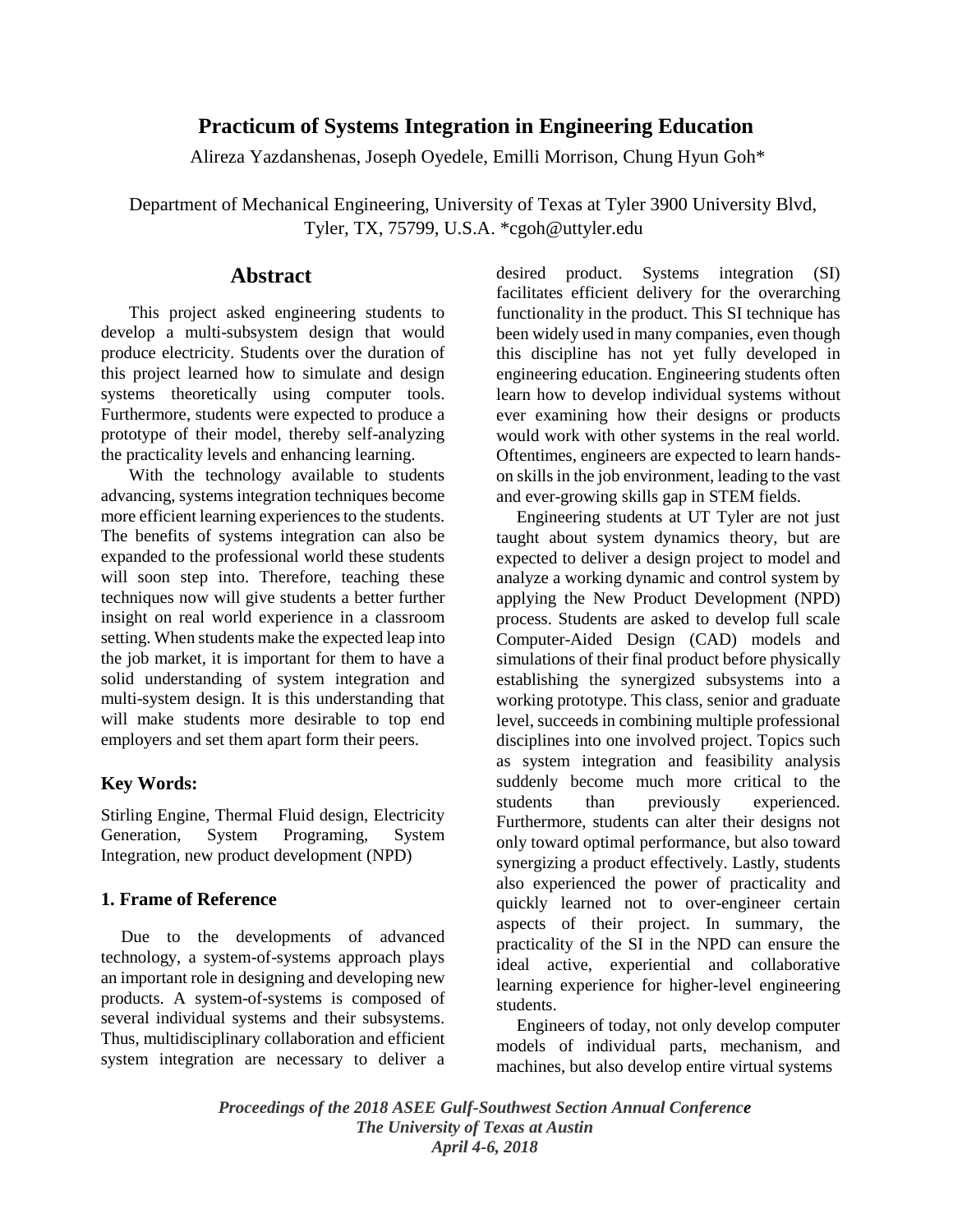before advance any idea further. This method is especially attractive to the energy industry, and an example is shown in Figure 1.

This is done to save money and time and to potentially improve an idea before even building a prototype. Therefore, it is of utmost importance, that engineering students get exposed to SI along with new product development during their college years. To deliver a more thorough learning experience, engineering students at UT Tyler are expected to put their class knowledge to the test by delivering an involved class project. This project is intended to force students to use their knowledge of system dynamics theory to develop a new product. This new product should be thoroughly designed in some computer simulation first, and a prototype is then to be built, and address critical subject areas, such as systems integration and feasibility analysis.

The rest of the paper is organized as follows: Section 2 is the outline of design approach and model description. In Section 2, we describe the subsystems of the Stirling engine, including generator, combustion heat source system and thermal fluid heat exchanger. In Section 3, we introduce some lessons we learned and discussed interesting findings. In Section 4 we offer some closing remarks.

#### **2. Design Considerations**

### **2.1 Overview**

Systems integration [2] is a process that integrates several components into a cohesive system to work together in a logical, cost effective way. SI is one of the important stages of the lifecycle of any complex system [3]. In this paper, the virtual design and manufacturing of a Stirling engine system is introduced as an example of the practicality of SI in engineering education.

As required by project guidelines, students developed a MATLAB/Simulink model of their theoretical design using Simscape blocks. Simscape [4] is one of MATLAB/Simulink's toolboxes that allow users to develop physical models with desired attributes using model blocks.

This allowed for immediate optimization and quick adjustments. Five subsystems were developed: the Stirling engine, the thermal fluid heat exchanger, the combustion heat source, the electric generator, and the processor unit.

The heart of the system is the Stirling engine it converts the temperature difference in its power pistons to torque. This torque will be converted into electricity using the electric generator, which is driven by a belt directly connected to the Stirling engine. To create an optimal temperature difference, the cold power piston of the Stirling engine needs to be maintained at a low temperature. To achieve this goal, the thermal fluid heat exchanger was modeled as a subsystem that pumps cold water to reduce the temperature of the cold piston only as needed. To keep the hot piston hot, a reactive combustion heat source system was implemented. The reactivity is to conserve energy and reduce carbon emissions as much as possible while still ensuring that the hot power piston is maintained at a hot temperature. The reactivity of all other subsystems is calculated and implemented by the processor unit. The processing subsystem is responsible for sensing the data of all other subsystems and running calculations as needed to ensure enough electricity is generated at a steady state without wasting resources.

## **2.2 Stirling Engine**

The first Stirling engine patent was made in 1816 by Robert Stirling [5]. More powerful steam engines already existed, but were still considered dangerous. Steam engines often had material failure and the hot steam burned, injured and killed operators far too often. Therefore, Robert Stirling made efforts to produce an engine that worked with far less gas pressure. The first Stirling engines are remarkable in the fact that they operated 40 years before the documented understanding of thermodynamics and the works of Sadi Carnot. However, once the development of steam engines further progressed, the Stirling engines became obsolete. The Nazi regime, however, further improved the sterling engine, but still not enough to be used in a practical, everyday use. Recently, NASA has decided to produce a nuclear-powered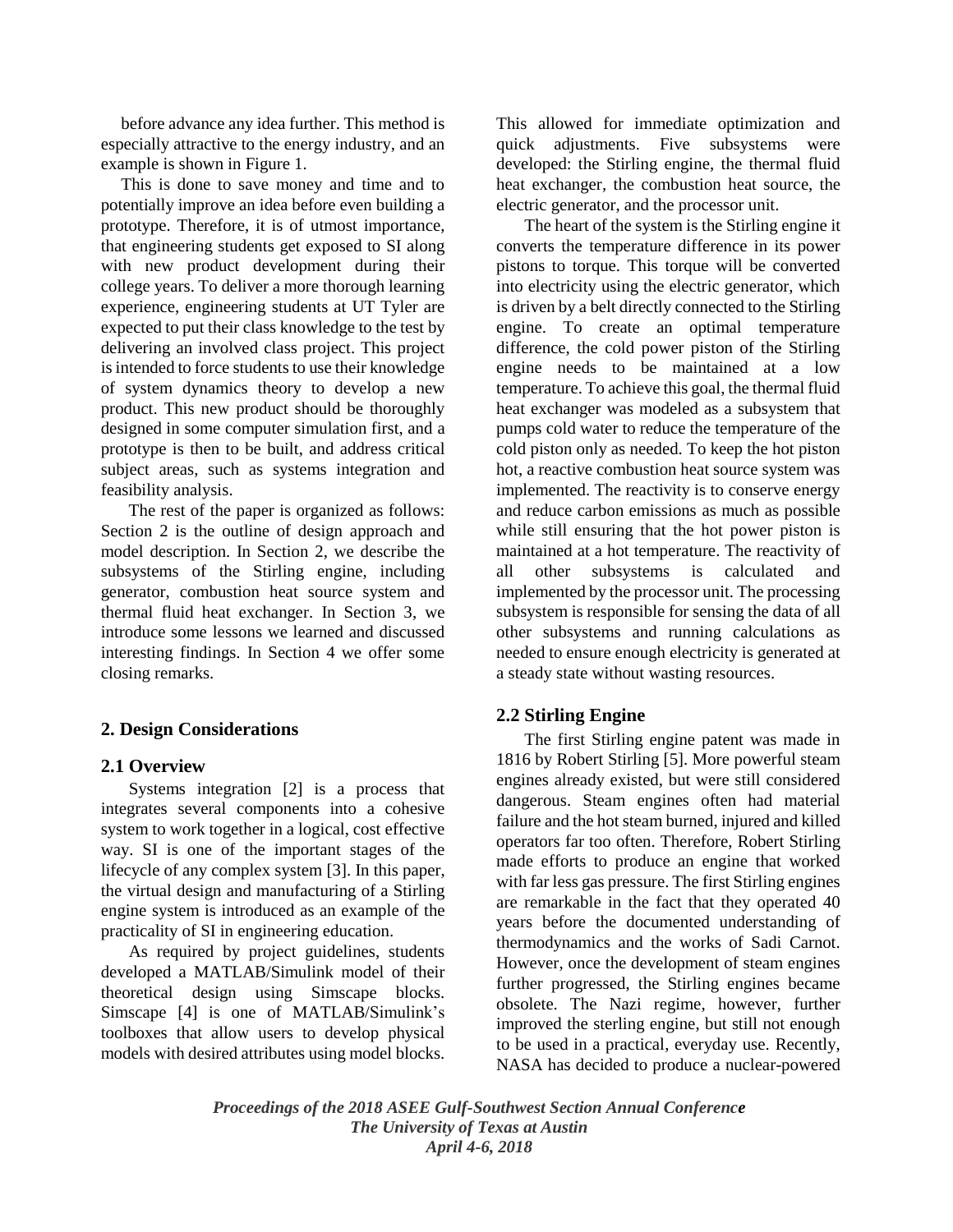Stirling engine to serve a power source in space exploration.

The Stirling engine is an external combustion engine, meaning that the heat source is not directly inside the piston cylinder assembly [6]. The movement of the pistons is created by a working fluid that stays within the piston cylinder assembly at all times. There are three distinct categories of Stirling engines: alpha, beta, and gamma. In this project, an alpha type Stirling engine was used. An alpha type Stirling engine is distinct because it uses two separate power pistons such as the example, which is shown in Figure 2, which are a hot piston and a cold piston. The piston cylinder assembly of the Stirling engine was chosen to be reusable glass syringes. Glass syringes are very heat resistant and are manufactured precisely enough to be air tight. Therefore, glass syringes are more cost-efficient and reliable than studentmanufactured steal or aluminum alternative. The various other mechanical components of the Stirling engine were 3D printed to allow for a custom fit to the glass syringes. Additional metal shafts and ball bearings were purchased to ensure quality function of the mechanical subsystem.

#### **2.3 Thermal Fluid Heat Exchanger**

Heat exchangers are devices that facilitate the exchange of heat between two or more fluids that are at different temperatures, while keeping them from mixing with each other. These devices are commonly used in practice in a wide range of applications, from heating and air conditioning systems in a house hold, to industrial applications in large power plants. Heat transfer in heat exchanger involves convection in each fluid and conduction through the separating wall between the two fluids.

#### **2.3.1 TYPES OF HEAT EXCHANGER**

Heat transfer applications differ in practice. Thus, different components and configurations are required for the heat transfer equipment. In an attempt to determine the right components and configurations for the heat transfer requirements within specified constraints, numerous innovative designs evolved.

The double-pipe heat exchanger is the simplest of all exchangers. It is made of two concentric pipes at different diameters as shown in Figure 3. A fluid flows through one pipe (smallest pipe) while the other fluid flows through the annular space between the two pipes. The flow in this type of heat exchanger could be either parallel or counter-flow.

The compact heat exchanger is another type of heat exchanger characterized with large heat transfer surface area per unit volume. A heat exchanger with area density greater than  $200 \text{ft}^2/\text{ft}^3$ is considered as being compact. Application of the compact heat exchanger is found in car radiators, glass ceramic gas turbines, regenerators of Stirling engine, and human lungs. For industrial applications, the shell and tube type heat exchanger are commonly used. It consists of large number of tubes arranged in a shell with the tube axis parallel to that of the shell.

In determining the specifications required of a heat exchanger, two methods are extensively used to carry out analysis of the exchanger: the Logarithmic Mean Temperatures Difference (LMTD) method and the Number of Transfer Units (NTU) method. The log mean temperature difference method is easy to use when the temperatures of the inlet and outlet fluid are known. However, when the type and size of heat exchangers are known, to determine the heat transfer rate and the outlet temperatures of the hot and cold fluids for specified fluid mass flow rates and inlet temperatures, the NTU method is used. This method is suitable for our analysis. The heat transfer performance of the heat exchanger is to be determined. The LMTD method can also be used for this problem, but it will require tedious iterative process.

# **2.3.2 OUR DESIGN AND INTEGRATION CHALLENGES**

We employ the simple case of a counter flow heat exchanger [8], where the dimensionless heat transfer effectiveness is defined as

$$
\varepsilon = \frac{Q}{\dot{Q}_{max}}\tag{1}
$$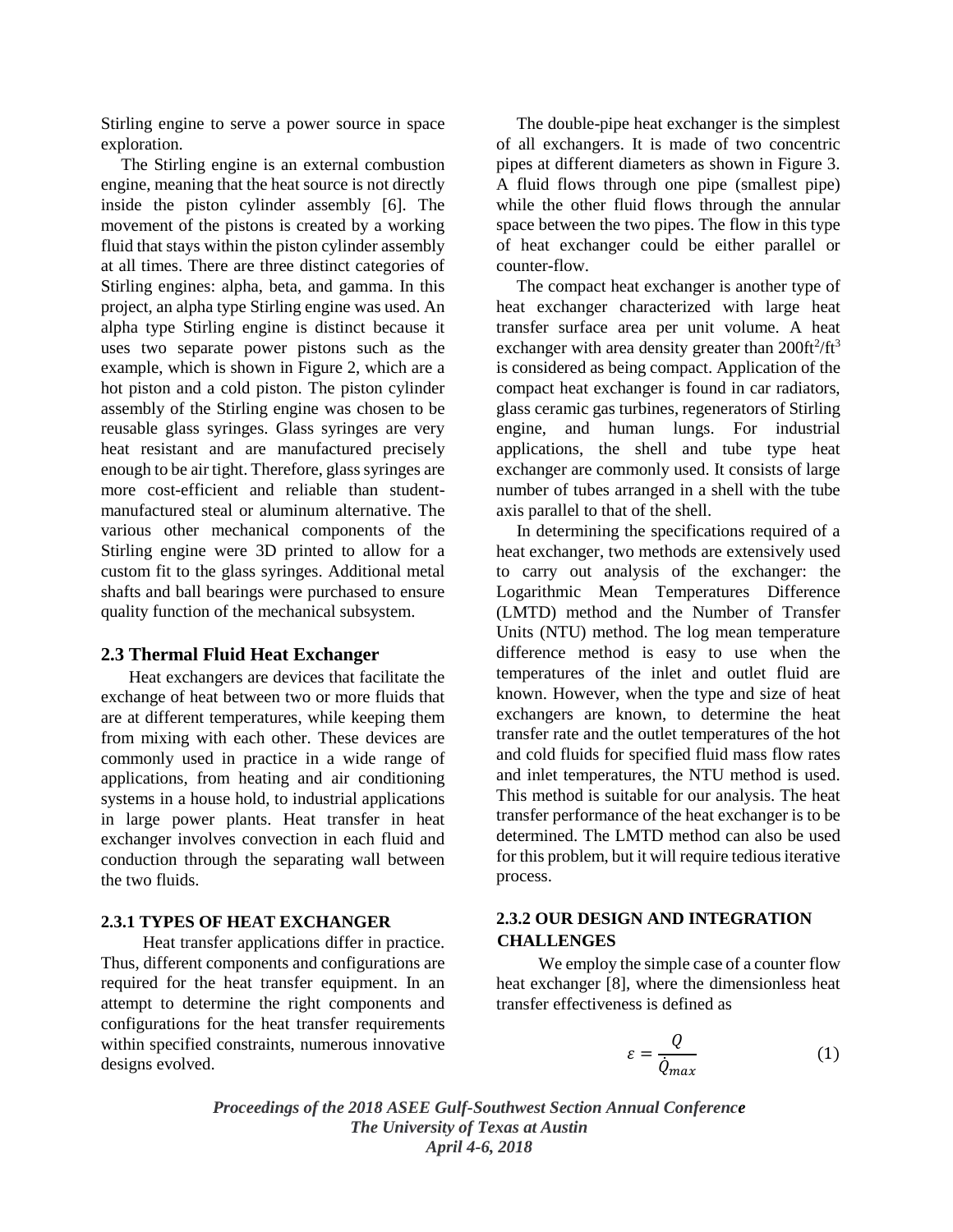where  $Q$  and  $Q_{max}$  represent actual heat transfer rate and maximum possible heat transfer rate, respectively.

The actual heat transfer rate is determined from an energy balance on the cold fluid as

$$
Q = C_c(T_{c,out} - T_{c,in})
$$
 (2)

where  $C_c$  is heat capacity rate for the cold fluid, and  $T_{c,in}$  and  $T_{c,out}$  represent the inlet and outlet temperatures of the cold stream, respectively.

The maximum temperature difference in the heat exchanger is the difference between the inlet temperatures of the hot and cold fluids [9], which is,

$$
\Delta T_{max} = T_{h,in} - T_{c,in} \tag{3}
$$

where  $T_{h,in}$  and  $T_{c,in}$  are the inlet temperature of the hot and cold fluids.

The heat transfer reaches maximum value when the cold fluid is heated to the inlet temperature of the hot fluid or when the hot fluid is cooled to the inlet temperature of the cold fluid. These two conditions can only be reached simultaneously when the heat capacity rates of both fluids are the same. The maximum possible heat transfer rate is given by

$$
Q_{max} = C_{min}(T_{h,in} - T_{c,in}) \tag{4}
$$

where  $C_{min}$  is the heat capacity rate smaller of  $C_h$ and C*c*.

#### **2.4 Combustion Heat Source System**

Stirling engines work on temperature differences between the two power pistons. This means that the higher the temperature of the hot piston, the larger the rpm output of the Stirling engine. By being able to regulate the temperature of the hot piston, one can directly influence the rpm output of the sterling engine. Students chose an isopropanol lamp as their designated heat source. Isopropanol was the fuel choice because it has a relatively hot flame and burs very clean. In

addition, isopropanol as a fuel is readily available and isopropanol lamps are relatively safe to use also. In this subsystem, students decided to place the heat source on a mechanism that would allow for the isopropanol lamp to move away from the hot piston. With this mechanism, student can control the rpm output of the engine by directly maneuvering the heat source to and away from the hot piston.

Considering that the glass syringe has a specific heat and can hold on to heat fairly well, experiments needed to be done to find the response time for cooling hot power piston. Likewise, the heating response time also needed to be experimentally derived to allow for proper programing later. Furthermore, the response time and measurement locations of the thermistors also played a factor in the optimization of the heating subsystem. Engineering students, through designing this combustion heat source learned about the vast uncertainty engineers must face and deal with in all products. For example, their theoretical designed and mathematical capabilities vary vastly form their actual production capabilities. One factor is the uncertainty of measurement tools, such as thermistors, and various environmental factors that cannot be accounted for in all situations. By understanding the limitation of measurement accuracy, engineering students had to start implementing error propagation into their external combustion heat source subsystem. Lastly, students had to seriously consider how the addition of one subsystem could affect the entire project, and if adding a subsystem is really going to make a significant change in their final product.

#### **2.5 Electric Generator**

Electricity is defined as the physical flow of electrons known as electrical current. Electricity is an energy carrier that can be generated by several methods. In all of these methods, one form of energy is converted to another to generate electricity. For this project, the pressure difference between the operating fluids creates a rotational motion on the flywheel which turns a small DC motor to produce electricity. The small DC motor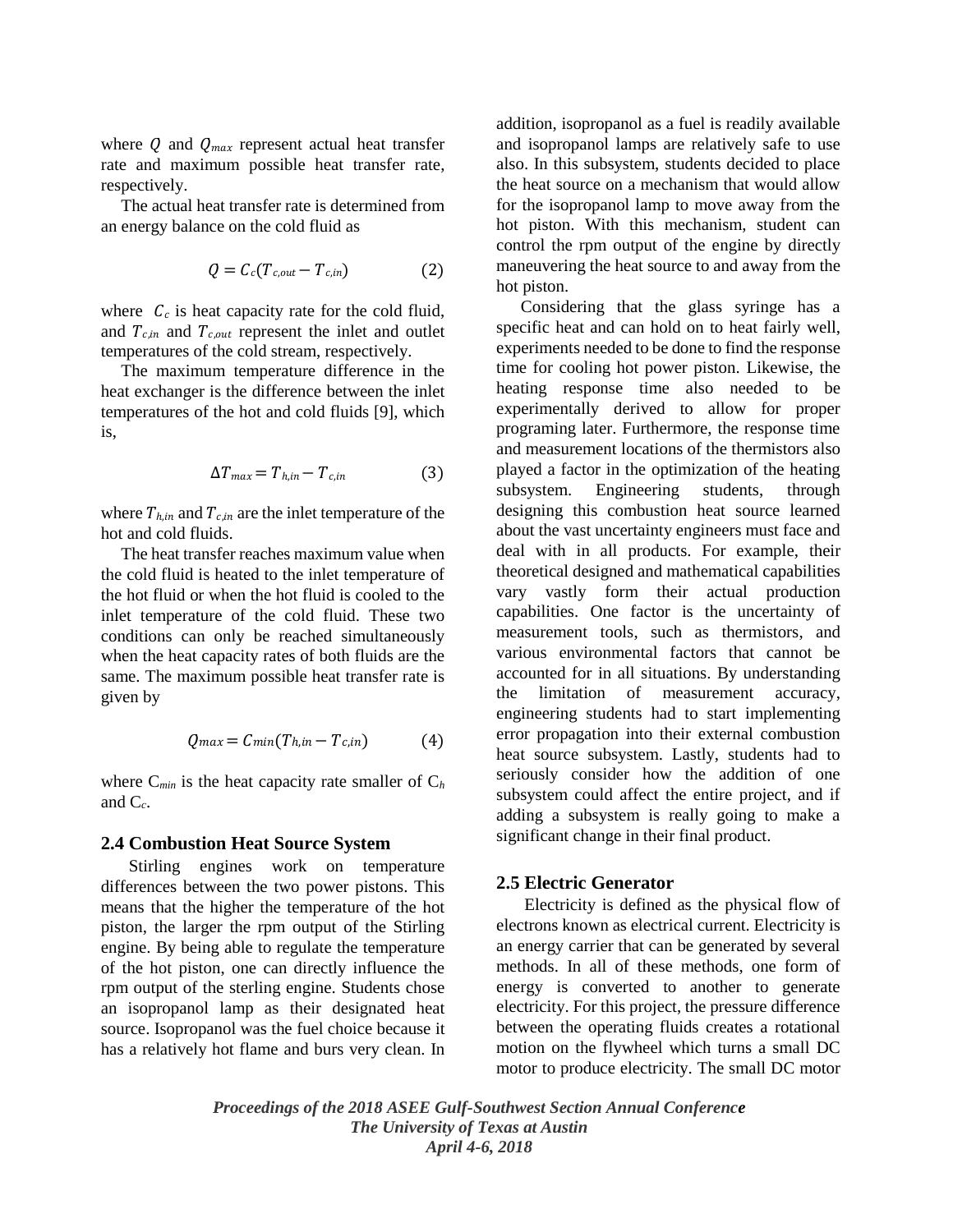(red box in the figure) is connected via belt to the rotating flywheel; this can be seen in Figure 4. The voltage generation directly correlates to the rpm of the Stirling engine. This means that the produced voltage is an energy transfer from the Power pistons of the Stirling engine to the DC motor.

### **2.6 Processor Unit: System Programming**

If the Stirling engine is the heart of the project, then the programming is naturally the brain. In the MATLAB/Simulink model, the theoretical design was automatically programmed, by nature of Simulink. This was easily done by requiting mathematical operation blocks and making the right connections in the system design. However, the final product, a physical prototype, needed a microcontroller to operate all five subsystems. To accomplish this task, an Arduino Uno microcontroller was implemented to actuate the individual subsystems. Thermistors at each power piston provided valuable temperature data to the microcontroller. In return, the microcontroller will decide whether to add heat to the hot piston, or to pump more cold water to cool the cold piston. The choice to add more heat to the hot piston, will be directly related to the rpm of the Stirling engine. Since the rpms of the Stirling engine also directly relate to voltage output, the desired voltage production of the electric generator can be directly correlated to the rpms of the Stirling engine likewise. As one can imagine, there will be a lag in the system. For this reason, the programming of the Arduino must also include a PID controller to reduce the maximum overshoot and to help maintain an acceptable steady state range. Proper programming and tuning was one of the most vital parts of this entire project and this is why the programming is considered the brain of all five subsystems.

#### **3. Results and Discussion**

#### **3.1 Model Description**

The MATLAB/Simulink model was created by students at first. This allowed students to theoretically test if it was possible for them to

develop their final product. For example, the Simulink model would give them the exact amount of fire heat they would need to create 3 voltages of electricity. If, however, students need more heat than a candle could provide they could adjust their design accordingly.

The final MATLAB/Simulink model can be seen in Figure 5. All black model blocks are Signal Processing and represent the Processor Unit. The PID look in this case is the Arduino Uno. All model blocks in dark and bright green are part of the sterling engine. Everything in orange is the Combustion Heat Source counteracted by everything in purple, which is the Thermal Fluid Cooling System. Lastly, all blocks in blue, are representing the Electric Generator.

The Desired Voltage will be inserted by the user, in the very most left block, and the PID controller will adjust the amount of heat to be extracted from the heat source (in orange). This Heat is directly inserted into the Piston assembly (dark green) and the translational motion is converted to rotational torque (bright green). The rotational energy is converted to electric voltage in the green and blue interface. Finally, the final voltage signal is send back into the PID loop for further processing.

#### **3.1.1 STUDENT INVOLVEMENT**

Student groups were formed by students themselves, a few days after the task was assigned. To give students more freedom for creativity, the task assigned was very vague and read as the following: "Using computer programming and simulations, create the interaction of multiple subsystems. Create a prototype of your model." This was done to place responsibility of team work and communication into the student's hands and allow them to make the assigned project as in depth as they wish. However, the students were asked to keep the cost of their project under \$150.00

# **3.2 Key Results 3.2.1 RESULTS**

Students acquired promising results through their theoretical Simulink modeling. Their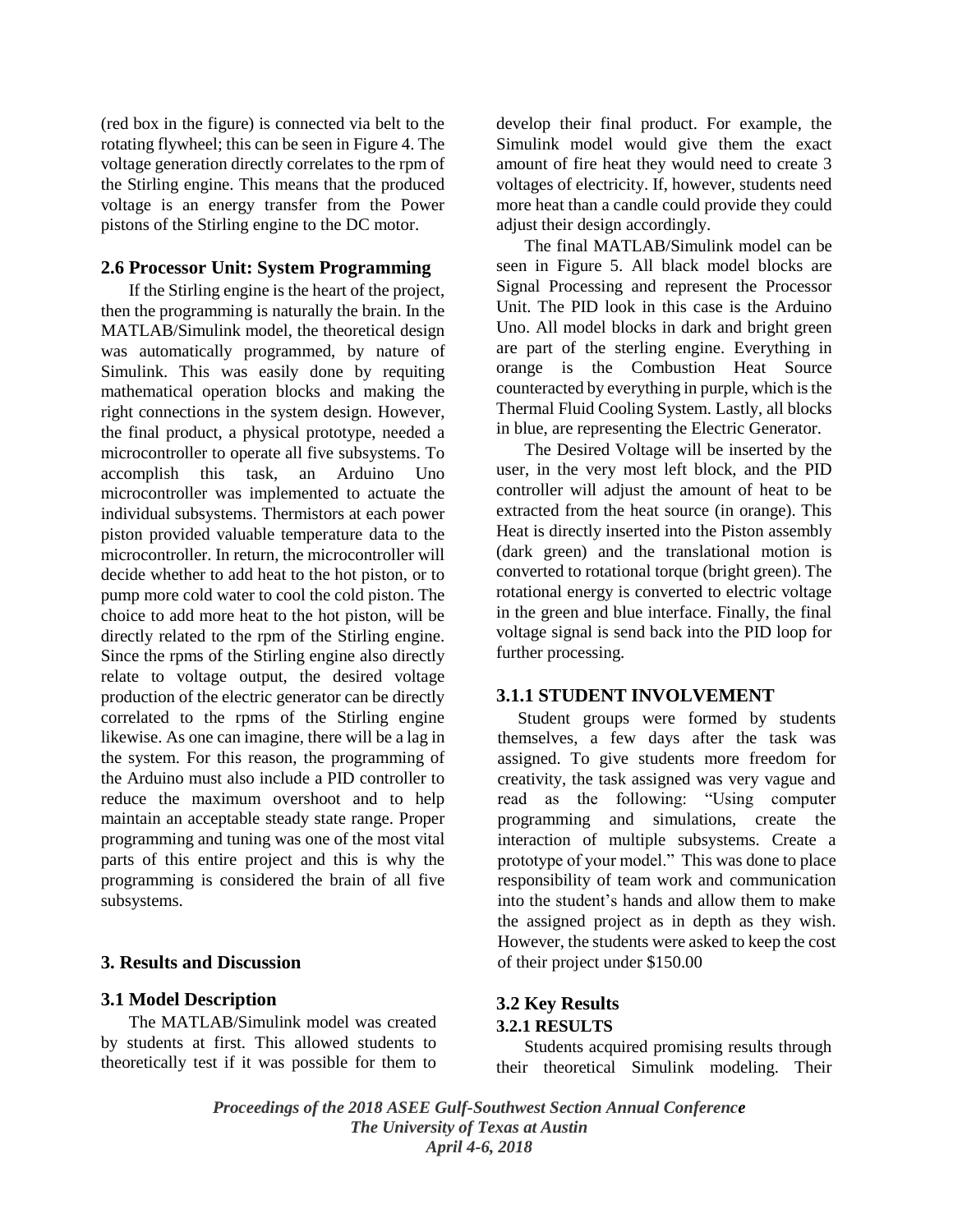theoretical design was able to produce 0.3 voltages of electricity in about 50 seconds. Graph 1 in Figure 6 shows the voltage profile of a simulation run. It can be noted that within the 50 seconds the voltage production reaches within 5% of the desired value. This is accepted as a good result.

Graph 2 in Figure 6 shows the amount of heat that was required from the heat source to achieve 0.3 volts in 50 seconds. It is important to understand that the simulation would import any value of heat. However, the candle students used in the physical model only had a maximum capability of 80 J/s. Therefore, it became important that the computer simulation would never ask for a heat value over 80 J/s. It is shown that the maximum amount of heat needed to reach 0.3 volts is less than 60 J/s in Graph 2.

Lastly, the rpm output of the Stirling engine is shown in graph 3 of Figure 6. It is important to note that the rpm of the Stirling engine is a direct multiple of the voltage production. This multiplication factor turned out to be 0.01V/rad/sec and this value is realistic and achievable with a small DC motor.

## **3.2.2 LEARNING OBJECTIVES ACHIEVED BY THE PROJECT**

For students various traditional and none traditional learning outcomes were expected. In the case of this project, the range includes multiple disciplines and different areas of engineering.

The first and main learning objective is the mastery of MATLAB/Simulink to develop idealized subsystem integration. The next Learning objectives varied amongst teams, but for this project the following learning objectives were mastered by students: the ability to understand, design, and build small external heat engines. This includes thermodynamic topics such as the Carnot cycle and Carnot efficiency, in addition to mechanic system design. Lastly, the production of the prototype was limited to 3D printing and small manufacturing processes which also count as hand on experience.

For the electrical section, students learned about DC motors and the basics in linear circuit analysis. This became essential not only for the electricity production, but also for the system communication.

In terms of system integration, Students were expected to master and use efficient programing to integrate the communication about all subsystems.

Lastly, to provide energy to the engine, students had to understand the dynamics of convective heat transfer. Heat transfer in this case is essential to transfer heat energy into the Sterling engine.

In addition to the hard skill learning objectives, more valuable soft skill learning was also done through this project. Students learned to work effectively in interdisciplinary teams, since the project consisted of multiple subsystems of multiple disciplines. More so, student gained valuable experience in applying system integration to a design problem. Finally, students learned to relate the application of system integration to realworld problems in a case study.

### **3.2.3 IMPACTS OF THE MULTI-SUBSYSTEM DESIGN PROJECT**

To further analyses the impact of a multisubsystem design project in a more tangible manor, students were asked to answer some survey questions about their experience. Out of all the participants, 5% were sophomores, 10% of participants were juniors, 60% were seniors and 25% were graduate students; figure 7 shows this data as well. Students have participated in a diverse variety of projects, including competitions, independent study courses, research and others. The percentage of participation in each area can be seen in Figure 8. Only 75% of students reported having participated in projects with 3 or more subsystems, while 25% reported having participated in projects with either two or less subsystems. The participation pie chart can be seen in Figure 9. Lastly, Students were asked about their learning experience with the multisystem design projects. All participants reported that multisystem design projects helped them better understand system dynamics and system integration. In addition, students reported having an overall better learning experience with the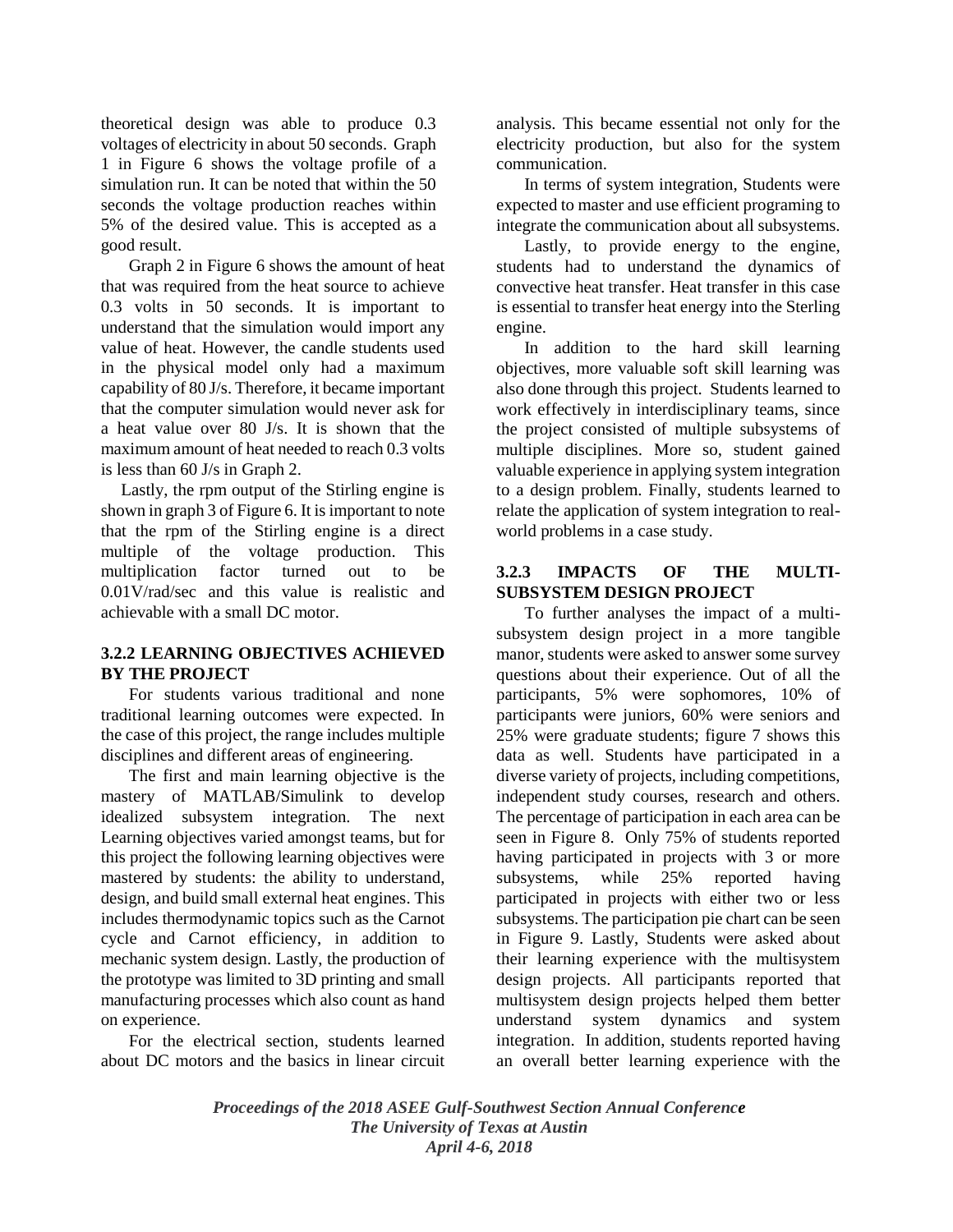projects, compared to the traditional classroom learning. These Results can be seen in Figure 10.

### **3.3 Discussion**

Overall, it can be said that the students were successful in developing their product. Once the students used MATLAB/Simulink to develop their design and implement system integration, they had to use more techniques of new product development to turn their theoretical design into a physical working prototype. Through the transition from theoretical to physical model, students were expected to reflect back to their theoretical design and better understand the purpose of computer-aided simulation. This should have given students a better appreciation of how companies save time and money by developing computer models to verify and discuss new products and especially the interaction of subsystems. In addition, this project gave students a chance to experience system design and system optimization. Such an experience is almost impossible to provide to a student through the traditional classroom experience. Lastly, students were expected to reflect on to their expectations and understand that not all theoretical designs will work as intended in a real model.

# **4. Concluding Remarks**

Students successfully managed to design an electrical power producing system made of five subsystems: Stirling Engine, Thermal Fluid Heat Exchanger, Combustion Heat Source, Electric Generator, and Processor Unit for System Programing. These five subsystems were integrated virtually in MATLAB/Simulink and tuned by implementing a PID controller. Computer simulation results were optimal in a sense that all values were realistic and achievable with the physical prototype.

In summary, the practicality of the SI in the independent study at UT Tyler can facilitate the ideal active, experiential, and collaborative learning experience for higher-level engineering students.

For the future, work data on the physical model needs to be collected to compare the physical model results to that of the computer design to see any inefficiency's or any unaccounted factors exist.

## **Acknowledgement**

This work was performed as a part of an ABETaccredited engineering program in the form of "Independent Study" at UT Tyler.

#### **References**

- [1] Pressure Switches in Combined Cycle Power Plant Switches, Custom Control Sensors (CCS), available on January 20, 2018 from [http://www.ccsdualsnap.com/blog/2015/9/21](http://www.ccsdualsnap.com/blog/2015/9/21/pressure-switches-in-combined-cycle-power-plant-switches.html) [/pressure-switches-in-combined-cyclepower](http://www.ccsdualsnap.com/blog/2015/9/21/pressure-switches-in-combined-cycle-power-plant-switches.html)[plant-switches.html](http://www.ccsdualsnap.com/blog/2015/9/21/pressure-switches-in-combined-cycle-power-plant-switches.html)
- [2] AFDTEK Solutions, Systems Integration Overview, available on January 21, 2018 from http://www.afdtek.com/downloads/whitepap ers/White\_Paper-Integration\_Overview.pdf
- [3] Sergey Tozik (2013). Complexity of the Systems Integration, Technical Report, DOI: 10.13140/RG.2.1.4245.7041, available from https://www.researchgate.net/publication/26 3657675\_Complexity\_of\_the\_Systems\_Inte gration
- [4] Rick Hyde (2015). Physical Modeling with Simscape, MATLAB EXPO 2015, United Kingdom, available on January 20, 2018 from [http://www.matlabexpo.com/uk/2015/procee](http://www.matlabexpo.com/uk/2015/proceedings/physical-modelling-simscape.pdf) [dings/physical-modelling-simscape.pdf](http://www.matlabexpo.com/uk/2015/proceedings/physical-modelling-simscape.pdf)
- [5] From Wikipedia for Stirling engine, available on January 21, 2018 from [https://en.wikipedia.org/wiki/Stirling\\_engine](https://en.wikipedia.org/wiki/Stirling_engine)
- [6] Stirling engine, Study.com, available on January 21, 2018 from [https://study.com/academy/lesson/externalco](https://study.com/academy/lesson/external-combustion-engine-types-uses.html) [mbustion-engine-types-uses.html](https://study.com/academy/lesson/external-combustion-engine-types-uses.html)
- [7] Stirling Engine Design, Slide Player, available on January 21, 2018 from http://slideplayer.com/slide/8340822/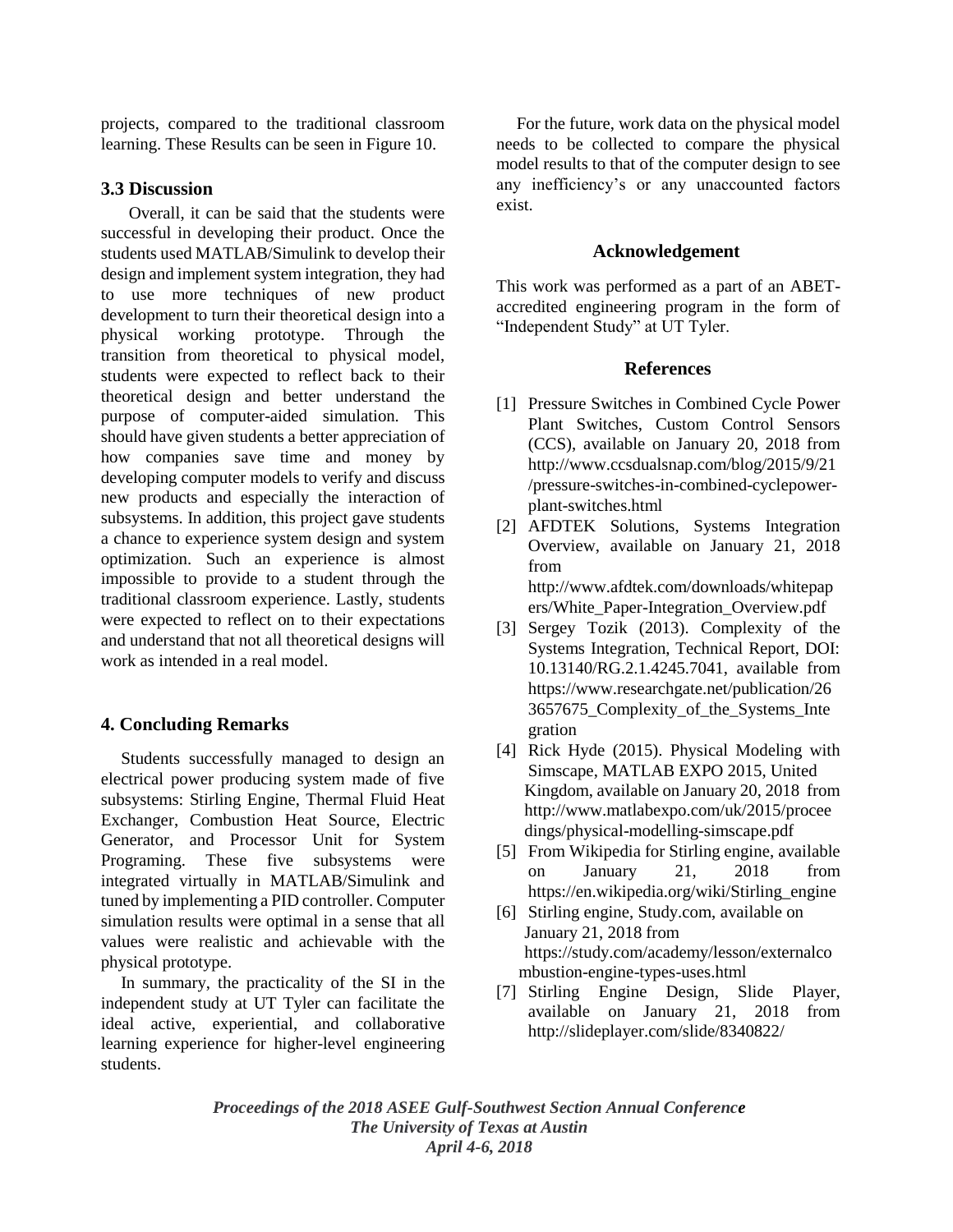- [8] Yunus A. Cengel (2004). Heat Exchangers, Heat Transfer- A Practical Approach (pp 667- 703). New York. NY: McGraw-Hill.
- [9] Ramesh K Shah and Dusan P Sekulic (2003). The effectiveness NTU method, Fundamentals of heat exchanger design (pp 114- 121). New Jersey. NJ: Wiley & Son, Inc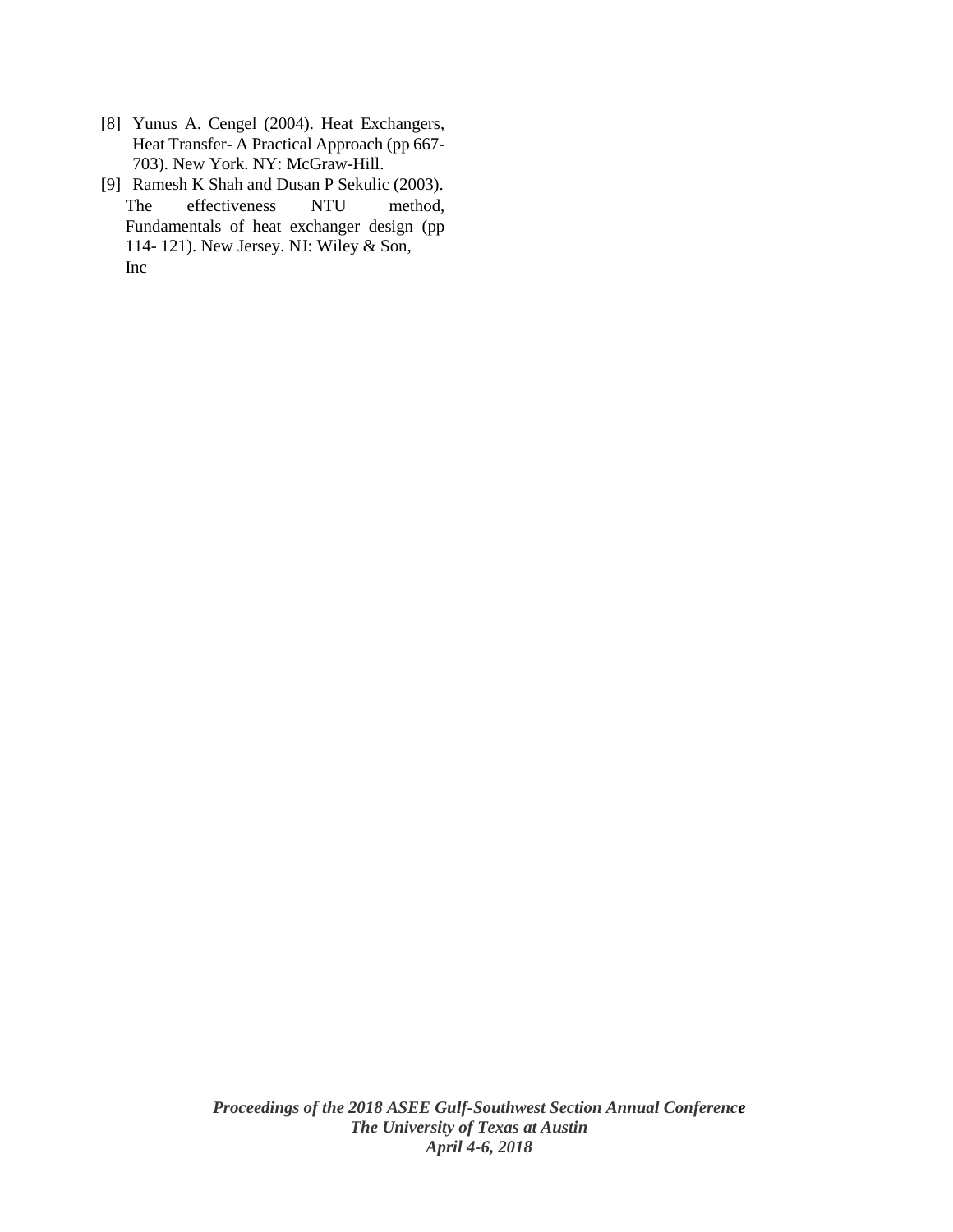

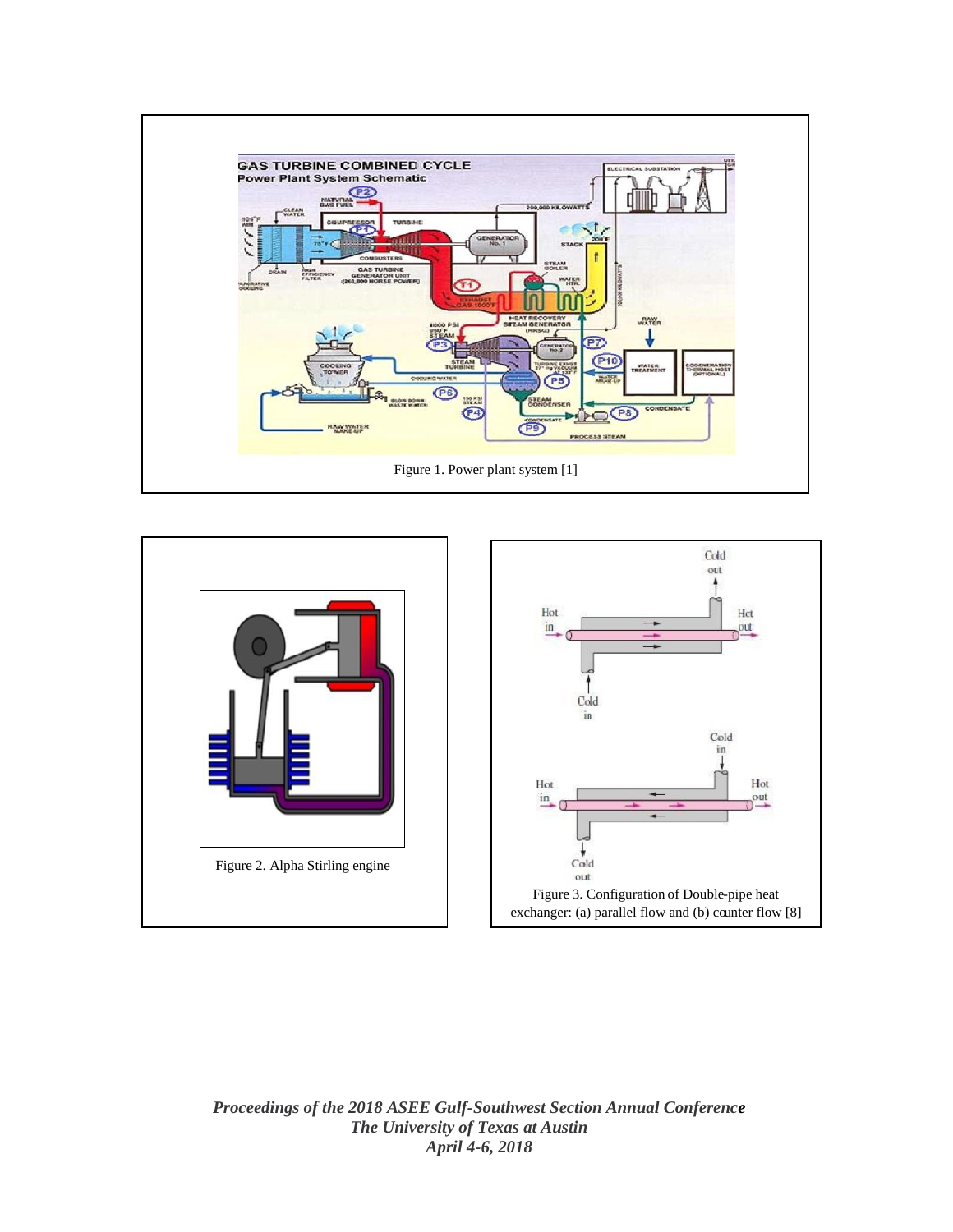





*Proceedings of the 2018 ASEE Gulf-Southwest Section Annual Conference The University of Texas at Austin April 4-6, 2018*